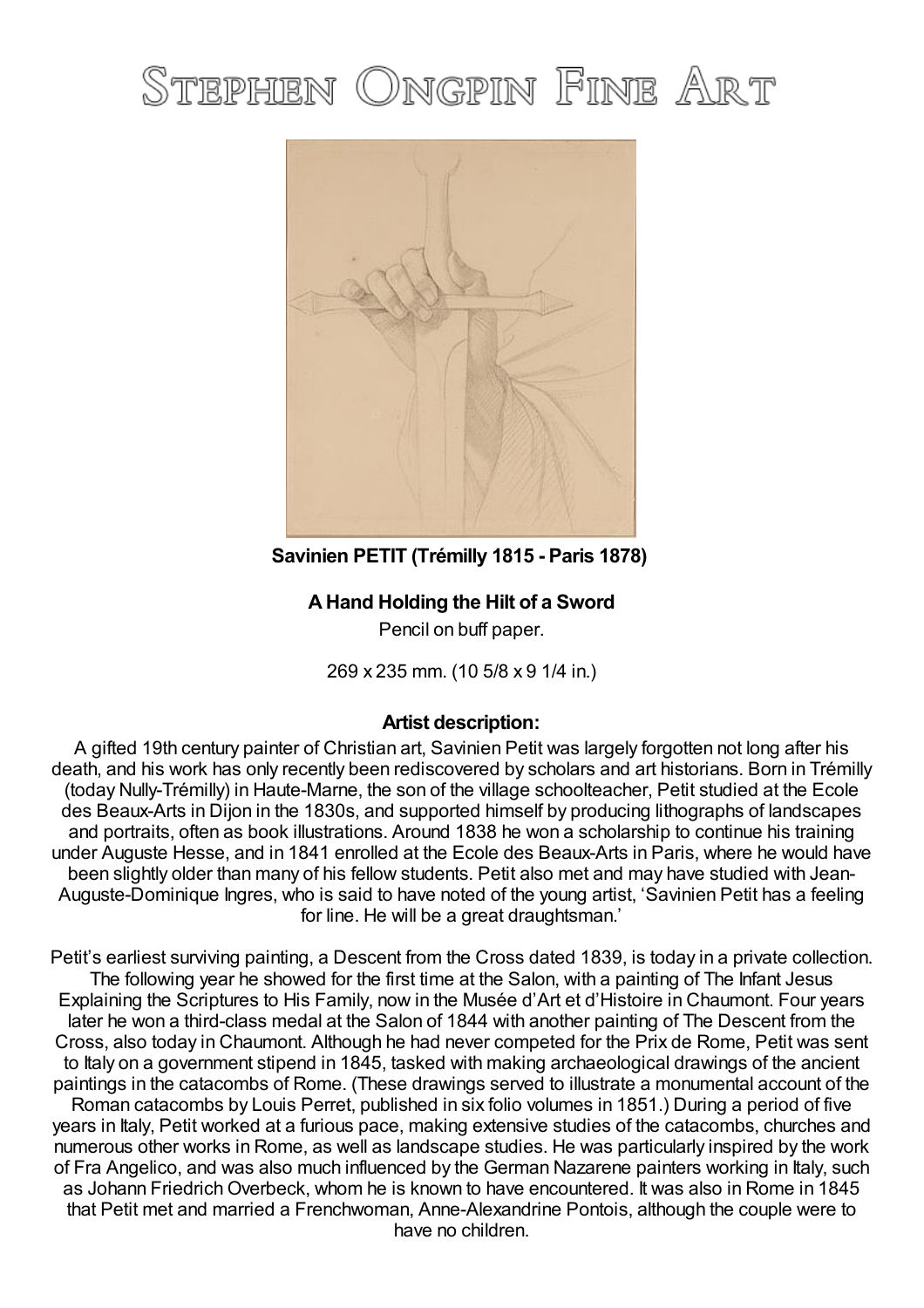On his return to France in 1850 Petit settled in Paris, where he continued to receive commissions from the state for record drawings of buildings and monuments, while also exhibiting infrequently at the Salons until 1870. Although he occasionally produced portraits, he was almost exclusively active as a painter of religious subjects - characterized by a profoundly spiritual manner and a particular purism - for churches, chapels, convents and oratories in Paris and throughout France. Among his first works were his contributions to the decoration of a chapel in the Parisian church of Notre-Dame-de-Bonne-Nouvelle, completed in 1854. Petit's next significant commission was for the mural decoration of the small private chapel of the Château de Broglie in Eure, painted between 1854 and 1865. The walls and ceiling of the chapel are decorated with scenes from the Old Testament and the Gospels that reveal the distinct influence on the artist of the medieval mural paintings he had studied in Rome. The murals of the chapel of the Château de Broglie, for which the artist exhibited a number of finished preparatory drawings at the Salons of 1865 and 1866, may be regarded as Petit's masterpiece, and its success led to further commissions.

A large canvas of Christ in the House of Martha and Mary was purchased by the State in 1856 for the church of Richebourg, in the Yvelines département of north-central France, and three years later a companion painting of Christ and the Samaritan Woman was commissioned for the same church, though only completed in 1863. Petit also completed a painting of The Institution of the Adoration of the Holy Sacrament for a private chapel in the home of Mlle. Elisabeth de Mauroy in Paris, exhibited at the Salon of 1857 but now lost. Likewise no longer extant is a painting of The Two Marys at the Tomb, executed in 1858 for the tomb of Prince Mikhail Vorontsov in the Transfiguration Cathedral in Odessa in the Ukraine. (Designed by the architect Eugène Viollet-le-Duc, the Vorontsov tomb was lost when the Cathedral was demolished by the Soviets in 1936.) Between 1860 and 1867 Petit painted two chapels in the cathedral of Saint-André in Bordeaux. For the chapel of Saint-Joseph, he painted three scenes of Saint Joseph in the Carpenter's Workshop, The Flight into Egypt and The Death of Saint Joseph, for which he was paid a total of 5,500 francs, as well as a Marriage of the Virgin and two large standing figures of Saint Joseph and King David, for which the artist received the same amount in payment in 1868. For the chapel of Notre-Dame du Mont-Carmel in the same cathedral, Petit painted several further scenes, which are dated 1867. Although Petit's work in Bordeaux was much admired and added greatly to his reputation as a painter of religious decoration, all of the mural paintings for the cathedral of Saint-André are in poor condition today.

The final decade of Petit's career found the artist still much in demand as an ecclesiastical painter, and a drawing of Saint Joachim was his last submission to the Salon in 1870. A painting of the Magnificat a rare unsigned and undated work by the artist but listed in the inventory of the contents of his studio after his death - is today in the church of Notre-Dame des Victoires in Paris, while a painting of Saint Philomena, dated 1871, is in the church of Saint-Martin at Pauillac in the Gironde. In 1873 Petit became a member of the Société de Saint-Jean, founded the previous year with the aim of promoting the practice of Christian art. Among his last major projects were mural decorations for the apse of the church of Saint-Gervais-Saint-Protais in Rouen, painted in 1875 and depicting six standing saints on gold backgrounds, and a painting of The Sacred Heart for the Parisian church of Saint-Joseph, commissioned in 1870 but only completed in 1876. A commission for frescoes to decorate the chapel of the Franciscan convent on the rue de Fourneaux in Paris, for which a number of preparatory drawings survive, was barely begun before Petit's death in February 1878. Three months later, the contents of his studio were sold at auction in Paris, and dispersed.

Although Petit had been honoured in 1860 by Pope Pius IX as a knight in the pontifical order of Saint Gregory the Great, by the time of his death he was relatively little known, apart from the fellow members of the Société de Saint-Jean, whose secretary, Pierre Depelchin, published a thorough account of the artist's life in the Revue de l'art chrétien in 1878. Depelchin praised Petit's work but noted that the artist's almost complete lack of ambition meant that his oeuvre was underappreciated in his own day. Indeed, not long after the artist's death his name and reputation had fallen into almost total oblivion. The first comprehensive modern study of Petit's career was only published in 2003, and his work remains rare today. The artist's paintings are not represented in most museum collections in France - apart from the Musée de Picardie in Amiens, the Musée d'Art et d'Histoire in Chaumont and the Musée d'Art et d'Histoire in Langres - and are almost completely unknown outside the country.

The May 1878 sale of the contents of Petit's studio included 83 paintings and oil sketches, 33 large